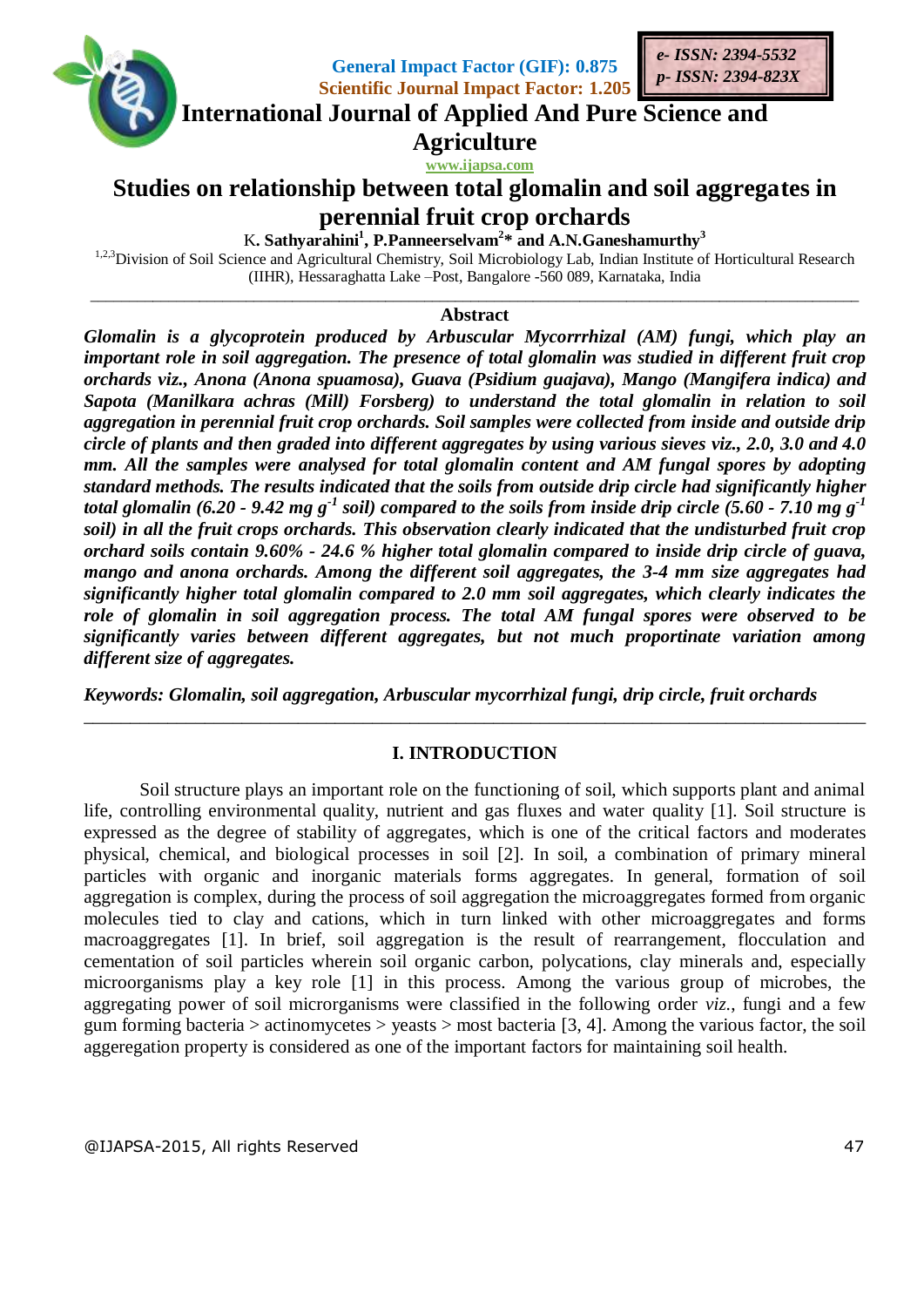Soil aggregation is a complex process which is mainly dependent upon secretion of microbial polysaccharides or gummy substances that hold soil particles together. There are number of microbes are reported to be involved in soil aggregation, however Arbuscular Mycorrhizal (AM) fungi are considered to be primary soil aggregators. Glomalin, a brown to red-brown colored glycoprotein produced by AM fungi and is a important component of soil organic matter [5], which act as cementing agent for aggregation of soil particles [6]. AM fungi are ubiquitous root-symbiotic fungi in the phylum Glomeromycota [7] and it forms generally mutualistic association with roots of the majority of higher plants and play a potential role in plant nutrition [8, 9].

In soil, AM fungi are reported to produce glomalin [5] and it contains around 30–40% C [10]. Normally, the glomalin enters into soil after the death of extraradical hyphae and is commonly called as Glomalin Related Soil Protein (GRSP) [10]. The GRSP is very good source for soil organic carbon since it accounted for 4 to 5% of total C and nitrogen (N) source and this contribution was higher than the contribution of microbial biomass C in Hawaiian soils [10]. Hence maintaining the level of GRSP is very important for soil fertility [11] management. Some of the scientific evidences clearly documented the strong positive correlation between GRSP and Soil organic carbon [12, 13] and which indicates the AM fungi importance on the soil C cycle.

The carbon within the glomalin molecule may resist decomposition for up to 100 years. It permeates organic matter, binding it to silt, sand and clay particles, forming clumps. This type of soil structure is more stable enough to resist wind and water erosion, but porous enough to allow air, water and roots move through it [14]. In general, AM fungi takes carbon from plant for their growth and then produce glomalin, [15]which is highly positively correlated with soil aggregate stability [5].There are many reports available on AM fungi and their interaction on different crop plants, but no much information on glomalin in relation to different soil aggregates in perennial fruit crop orchard in India. In view of above, the present study was initiated with main aim to understand the occurrence of glomalin in relation to different soil aggregates in prenial fruit crop orchards.

#### **II. MATERIAL AND METHODS**

Soil samples were collected from the inside and outside drip circle of 8-12 years old different tropical fruit crops *viz,* Anona (*Anona squamosa*), Guava (*Psidium guajava* L*),* Mango (*Mangifera indica),* Sapota *(Manikara sapota*) orchard at Research Farm of ICAR- Indian Institute of Hortcultural Research, Bengaluru, Kranataka, India. In each fruit crop orchard, the composite 1000 g soil samples were collected separately at 0-20 cm depth within 2 m radius (inside drip circle) of tree canopy and between trees (out side drip circle). Random soil samples from 10 trees were mixed as one composite sample, like these five samples were collected from each orchard. The data generated from four different orchards were pooled and presented in this study.

The soil samples collected from different fruit crops were grouped into four categories *viz*., <2.0 mm, 2.0 mm, 3.0 mm and 4.0 mm size aggregate by using standard sieves and then all the samples were air-dried, ground, and sieved for the analysis of total glomalin. The soil total glomalin estimation was done as described by Wright and Upadhyaya (1996). The soil containing AM fungal spore was estimated by using wet sieving and decanting method [16]. The data were analyzed using Web Agri Stat Package version WASP1.0, Graphpad Prism 5 software and subjected to one way analysis of variance (ANOVA). Treatment difference were evaluated using least significant difference (LSD) at  $p<0.05$ .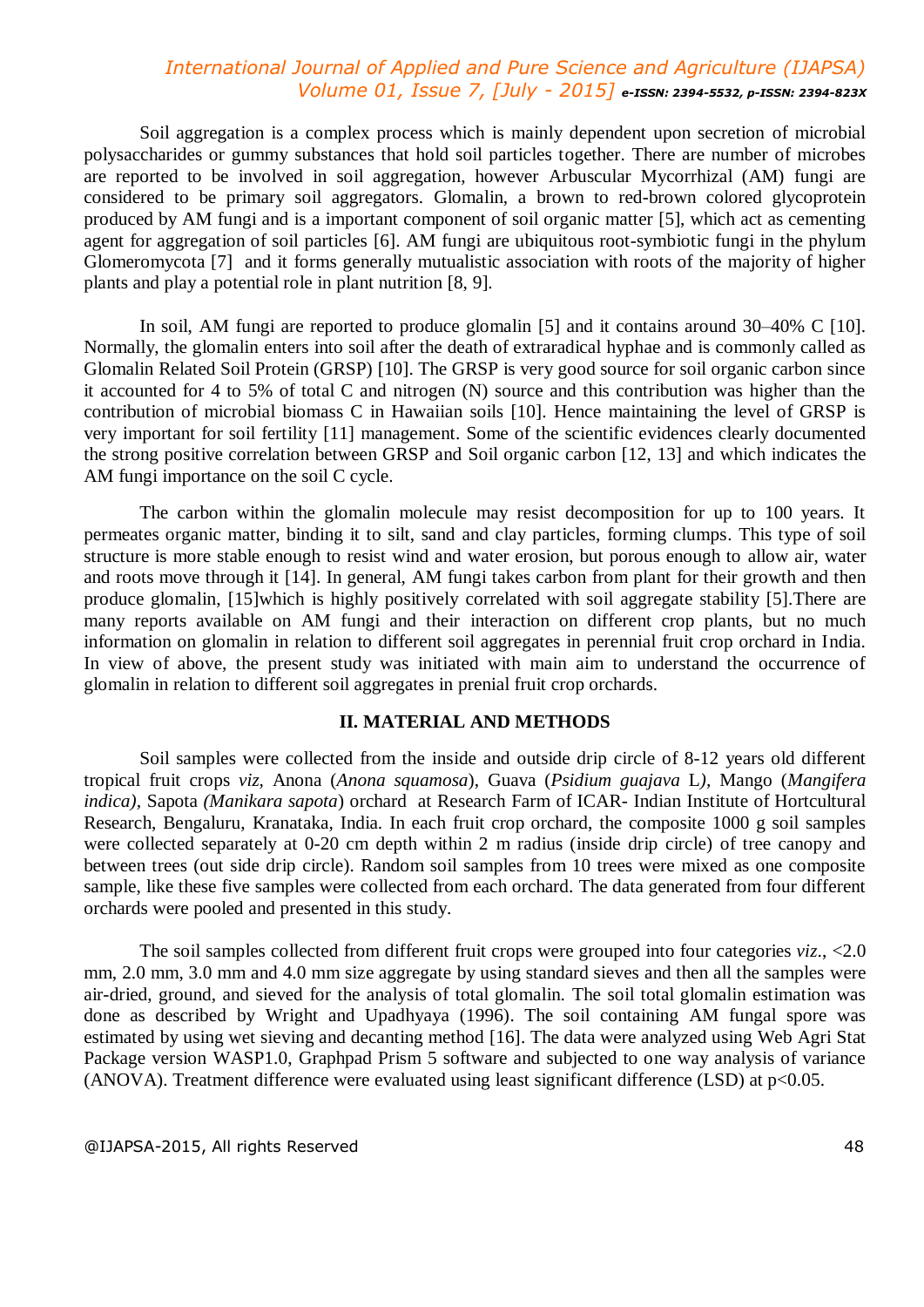### **III.RESULTS AND DISCUSSION**

The soil samples collected from inside drip circle of anona, guava, mango and sapota were analysed for total glomalin (TG) content and results are given in table 1. In all the fruit crop orchards, < 2mm soils recorded significantly higher TG  $(6.8 - 9.4$  mg g<sup>-1</sup> soil) compared to other soil aggregates. Among the different fruit crops, the TG content was found higher in mango  $(9.4 \text{ mg g}^{-1} \text{ soil})$  orchard followed by sapota (8.7 mg  $g^{-1}$  soil) and guava (8.6 mg  $g^{-1}$  soil). The average content of TG from different fruit crop orchards indicated that soils of  $\lt$  2mm size had significantly higher (8.38 mg g<sup>-1</sup> soil) compared to other soil aggregates  $(4.79 - 7.01$  mg g<sup>-1</sup> soil). Among different macro aggregates  $(2.0, 3.0)$ and 4.0 mm size), the TG content was found to be increased with increasing size of aggregates in all the fruit crop orchards. However, the TG was found significantly higher in 4.0 mm size soil aggregate (5.7 – 8.2 mg  $g^{-1}$  soil) compared to 3.0 mm (5.2-5.8 mg  $g^{-1}$  soil) and 2.0 mm (4.4 -5.0 mg  $g^{-1}$  soil) aggregates. The overall results of TG content in different fruit crop orchards indicated that around 42.8 % higher TG was recorded in 4.0 mm size soil aggregate compared to 2.0 mm size soil aggregate. This finding clearly showed the importance of TG on soil aggregation process in perennial fruit crop orchards.

| <b>Different soil</b> | Anona | Guava | <b>Mango</b> | <b>Sapota</b> | Average |
|-----------------------|-------|-------|--------------|---------------|---------|
| aggregates            |       |       |              |               |         |
| 2mm                   | 5.0   | 4.4   | 5.2          | 4.6           | 4.79    |
| 3mm                   | 5.2   | 5.6   | 5.5          | 5.8           | 5.54    |
| 4mm                   | 5.7   | 6.3   | 8.2          | 7.8           | 7.01    |
| $<2$ mm               | 6.8   | 8.6   | 9.4          | 8.7           | 8.38    |
| <b>SEM</b>            |       |       |              |               |         |
|                       | 0.030 | 0.045 | 0.058        | 0.053         |         |
| $CD(p=0.05)$          | 0.066 | 0.099 | 0.125        | 0.116         |         |

*Table 1. Total glomalin (mg g-1 soil) content of soils collected from inside drip circle of different fruit crop orchards*

Values are mean of five replications SEM – Standard error means CD ( $p=0.05$ ) - Critical difference at 5 % level

The TG content in outside drip circle of anona, guava, mango and sapota are presented in table 2. Similar to inside drip circle, the TG was found significantly higher  $(7.3 - 10.0$  mg g<sup>-1</sup> soil) in < 2mm soils of all the orchards compared to other macro aggregates. In all the orchards, the 4.0 mm size aggregates had significantly higher TG (6.5 - 8.1 mg  $g^{-1}$  soil) compared to 3 mm and 2 mm size aggregates. The average TG content from different fruit crop orchards indicated that 4.0 mm size aggregate had 31.1 % higher TG compared to 2.0 mm size aggregate. The TG content either from inside or outside drip circles from different orchards indicated that the fine soils ( < 2mm size) had significantly higher TG compared to all other aggregates. This might be due to the fine soils (< 2mm size) were the collective fraction of all other maco aggregates (2.0, 3.0 and 4.0 mm). Similarly in 2009, Bedini and his co-workers reported that there was significant variation in total glomalin content in different macro aggregates.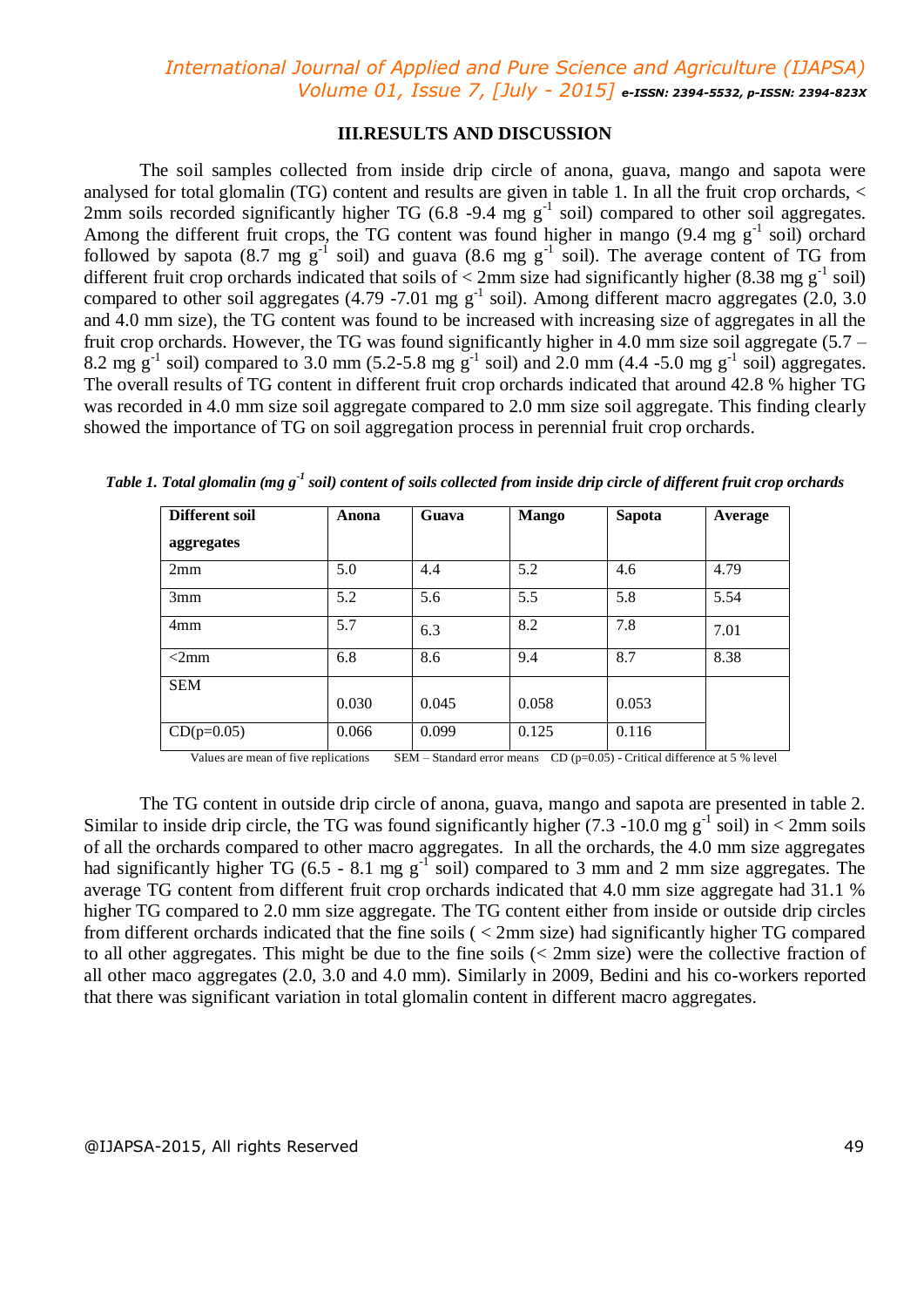| Different soil<br>aggregates | Anona | Guava | <b>Mango</b> | <b>Sapota</b> | Average |
|------------------------------|-------|-------|--------------|---------------|---------|
| 2mm                          | 5.3   | 5.8   | 4.7          | 4.8           | 5.15    |
| 3mm                          | 5.7   | 5.9   | 6.3          | 6.1           | 6.00    |
| 4mm                          | 6.5   | 7.6   | 7.7          | 8.1           | 7.48    |
| $\leq 2 \text{mm}$           | 7.3   | 9.4   | 10.0         | 9.4           | 9.03    |
| <b>SEM</b>                   | 0.034 | 0.049 | 0.058        | 0.057         |         |
| $CD(p=0.05)$                 | 0.075 | 0.106 | 0.126        | 0.123         |         |

*Table 2. Total glomalin (mg g-1 soil) content of soils collected from outside drip circle of different fruit crop orchards*

Values are mean of five replications SEM – Standard error means CD ( $p=0.05$ ) - Critical difference at 5 % level

The occurrence of AM fungal spores were analysed in different soil aggregates and the results are given in table 3 and 4. In general, outside drip circle ( 2.2- 4.8 number per gram soil) had slightly higher AM fungal spores as compared to inside drip circle (2.2 – 4.2 number per gram soil). Out of four different fruit orchards, sapota and mango soils recorded slightly higher AM fungal spores compared to anona and guava orchards. It might be due to the variation of age of the plant, the sapota and mango orchard was more than 12 years old, where as the guava and anona was 7- 8 years old.

| Different soil aggregates | AM fungal spores (number per gram soil) |       |              |               |
|---------------------------|-----------------------------------------|-------|--------------|---------------|
|                           | Anona                                   | Guava | <b>Mango</b> | <b>Sapota</b> |
| 2mm                       | 2.2                                     | 2.4   | 3.2          | 3.2           |
| 3mm                       | 2.4                                     | 2.0   | 2.2          | 2.8           |
| 4mm                       | 2.5                                     | 2.2   | 2.4          | 3.0           |
| $\leq 2 \text{mm}$        | 3.2                                     | 2.8   | 3.6          | 4.2           |
| <b>SEM</b>                | 0.01                                    | 0.01  | 0.02         | 0.02          |
| $CD(p=0.05)$              | 0.03                                    | 0.03  | 0.04         | 0.04          |

*Table 3. AM fungal spore population in soils collected from inside drip circle of different fruit crop orchards*

Values are mean of five replications  $SEM - Standard$  error means  $CD (p=0.05)$  - Critical difference at 5 % level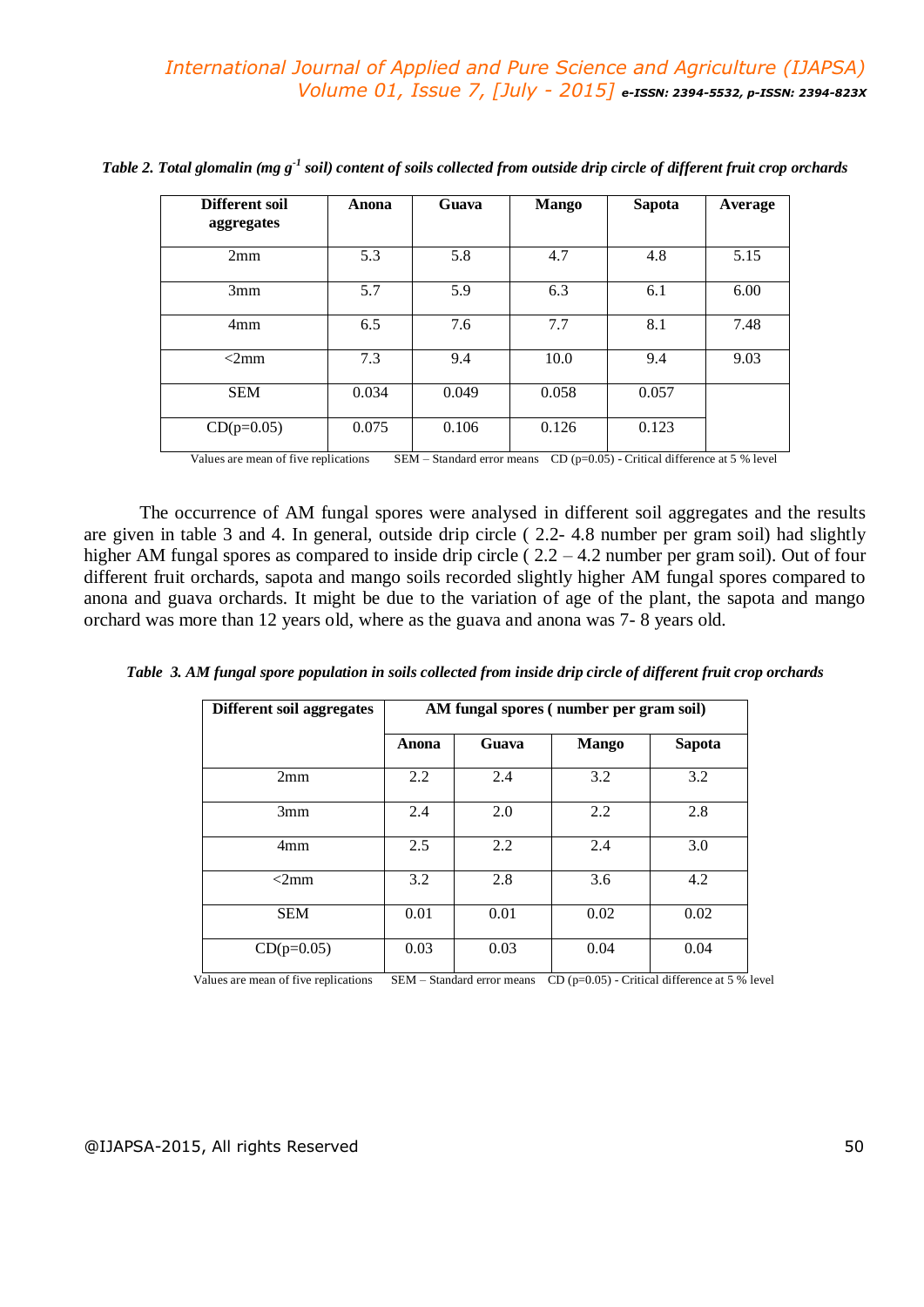| <b>Different fruits</b> | AM fungal spores (number per gram soil) |       |              |               |
|-------------------------|-----------------------------------------|-------|--------------|---------------|
|                         | Anona                                   | Guava | <b>Mango</b> | <b>Sapota</b> |
| 2mm                     | 3.2                                     | 3.0   | 3.4          | 3.0           |
| 3mm                     | 2.2                                     | 2.6   | 3.0          | 3.2           |
| 4mm                     | 2.6                                     | 2.8   | 3.2          | 2.6           |
| $<$ 2mm                 | 3.6                                     | 3.2   | 4.4          | 4.8           |
| <b>SEM</b>              | 0.02                                    | 0.01  | 0.02         | 0.02          |
| $CD(p=0.05)$            | 0.04                                    | 0.03  | 0.04         | 0.05          |

Values are mean of five replications  $SEM - Standard$  error means  $CD (p=0.05)$  - Critical difference at 5 % level

The total glomalin content from guava, mango, and anona orchards clearly indicated that the undisrupted soil (outside drip circle) had higher TG  $(6.2 - 9.42 \text{ mg g}^{-1}$  soil) content than soils from inside drip circle  $(5.6 - 7.1 \text{ mg g}^{-1} \text{ soil})$ . Similar to TG content, the AM fungal spore population was slightly higher in outside drip circle. The above finding clearly indicates that the frequent disturbance of soil may hinder the microbial properties in fruit crop orchard. So the agronomic practices like zero or minimum tillage may improve TG content as well as AM fungal spore proliferation in perennial fruit crop orchards. Some earlier studies clearly proved the positive relationship between AM fungi and glomalin content in soil. The elimination of AM fungal growth by incubating soil without host plants found decrease the GRSP concentrations [17]. Similarly, in long-term grassland plots, the elimination of AM fungi by fungicide treatment found drastically decreased the GRSP concentrations [10].

In soil, the aggregate stability as an index of soil structure and it is responsible for water-holding capacity and SOC storage [18] Many studies proved that AM fungi producing GRSP is positively correlated with soil aggregate stability in different type of soils [5].Similarly, in citrus rhizosphere, TGRSP and EE-GRSP were positively correlated with water stable aggregate and it clearly shows the importance of GRSP role on stabilizing soil aggregates in rhizosphere[10, 19]. In general, macroaggregates are formed and stabilized by root, fungal hyphae and GRSP [20]Some findings clearly documented the role of AM fungal hyphae and GRSP on soil aggregate stability of different size fractions [5, 21]. The present findings amply proved that the undisrupted soils of different fruit crop orchards had higher total glomalin than frequently disturbed soil (inside drip circle). Hence, the good management practices like zero or minimum tillage may improve soil aggregate properties in perennial fruit crop orchards.

## **IV. ACKNOWLEDGEMENTS**

The authors gratefully thank Director and Head, Division of Soil Science, ICAR-Indian Institute of Horticultural Research, Bengaluru for the support and infrastructural facilities.